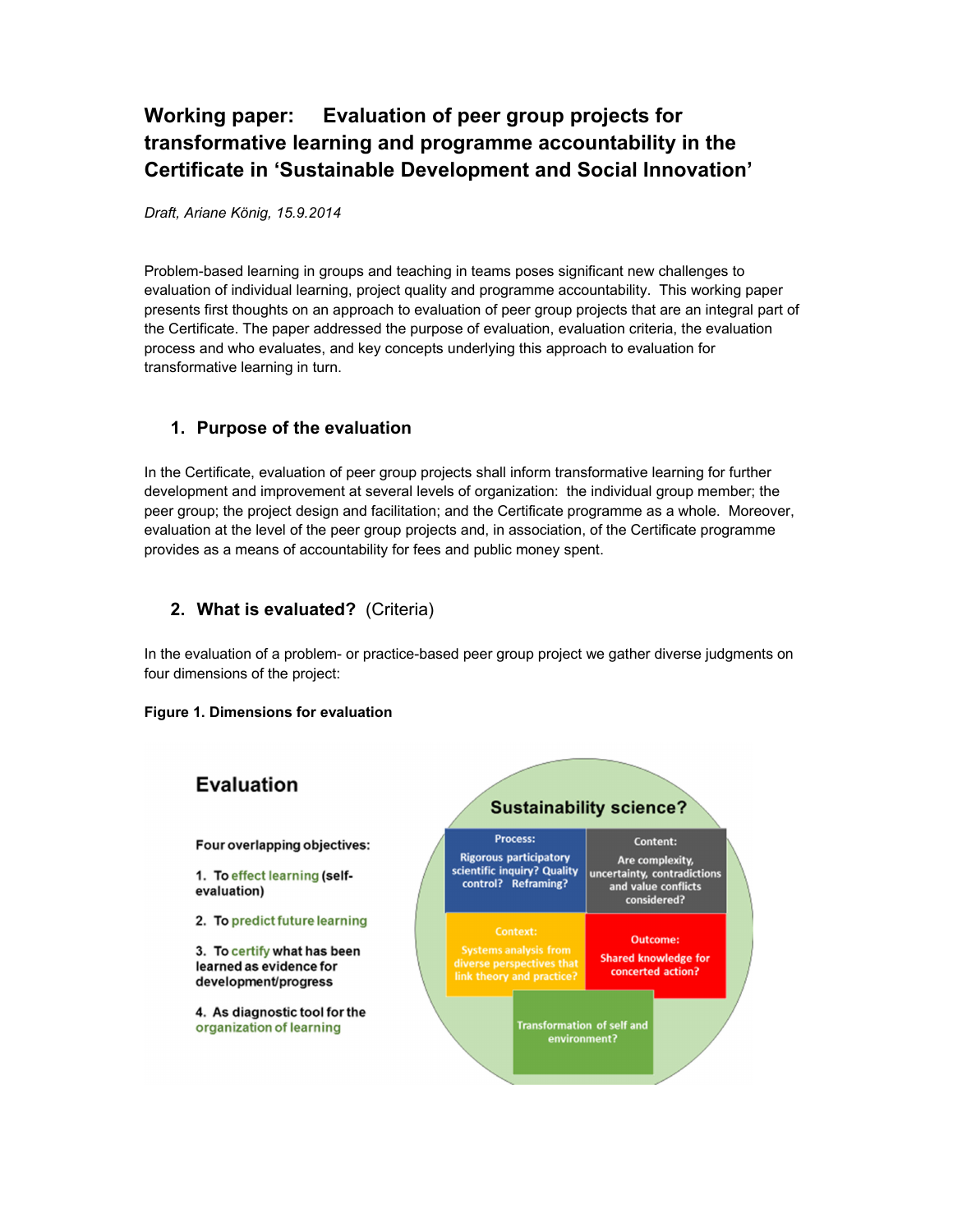- a) **Process:** Does it fit the description of a systematic, rigorous participatory inquiry? Are selected methods appropriate and well-implemented? Was the process clearly defined, communicated and dependable– was it open to scrutiny? Can it be recreated? What was the quality of the team work? Was room in the process created for deeper reflection about purpose and progress, with possibilities for reframing based on new information? Quality of individual and social learning?
- **b)** Context: How well was the context described in which the project takes place? Is academic literature cited - Were links to salient theory in the two courses established, and were course concepts used as analytic tools? Were external constraints and challenges recognized early on?
- c) **Content:** Was adequate attention paid to a first gathering of data and analysis of the situation? Was there a participatory framing step to identify key issues, key concerns, and questions from diverse perspectives to define a salient objective and an appropriate scope that remains feasible in the given time frame with given resources? Were objectives plausible?
- d) **Outcomes and impacts:** How close were initial objectives achieved? If not, why not? Is there evidence of transformative learning of individuals, the group, beyond the group? Were resources used effectively? What impacts were achieved? Was transferability to other contexts considered?
- e) Was transformative learning achieved that changes relations of project participants to each other and to their environment? Was the physical and institutional environment transformed? How close was the match between self-evaluation of the group and evaluation of external stakeholders?

For each dimension a-e the question is asked – what was achieved? What might have been room for improvement? Evaluation will occur at three points in each semester based on deliverables for the following milestones:

- Project team action plan (winter semester: due on 1 November 2014)
- Peer group project presentation (winter semester: last course session 16 December 2014)
- Peer group final report (winter semester: due on 5 February 2014)

## 3. **How is evaluation organized?** (Process)

Evaluation of above project aspects through multiple perspectives is deemed more valuable for learning than just drawing on one perspective.

- a) **Individual participants**: Each individual participant reflects on their own participation and level of engagement in the group and on what they have learnt at the end of the semester, and possibly throughout in their reflective diary. At the end of the year we will organize a 360 degree feedback where each participant is asked to evaluate their level of engagement and that of all other members in the group.
- b) **Peer groups:** The peer group reflects on their own work at the end of each semester, each individual brings their reflections and one session before the final presentation serves to pool reflections and come to a group judgment of strengths and weaknesses of their work along the above project pyramid, that is part of the final peer group presentation and the final report. The peer group should select a chair amongst them to facilitate this discussion.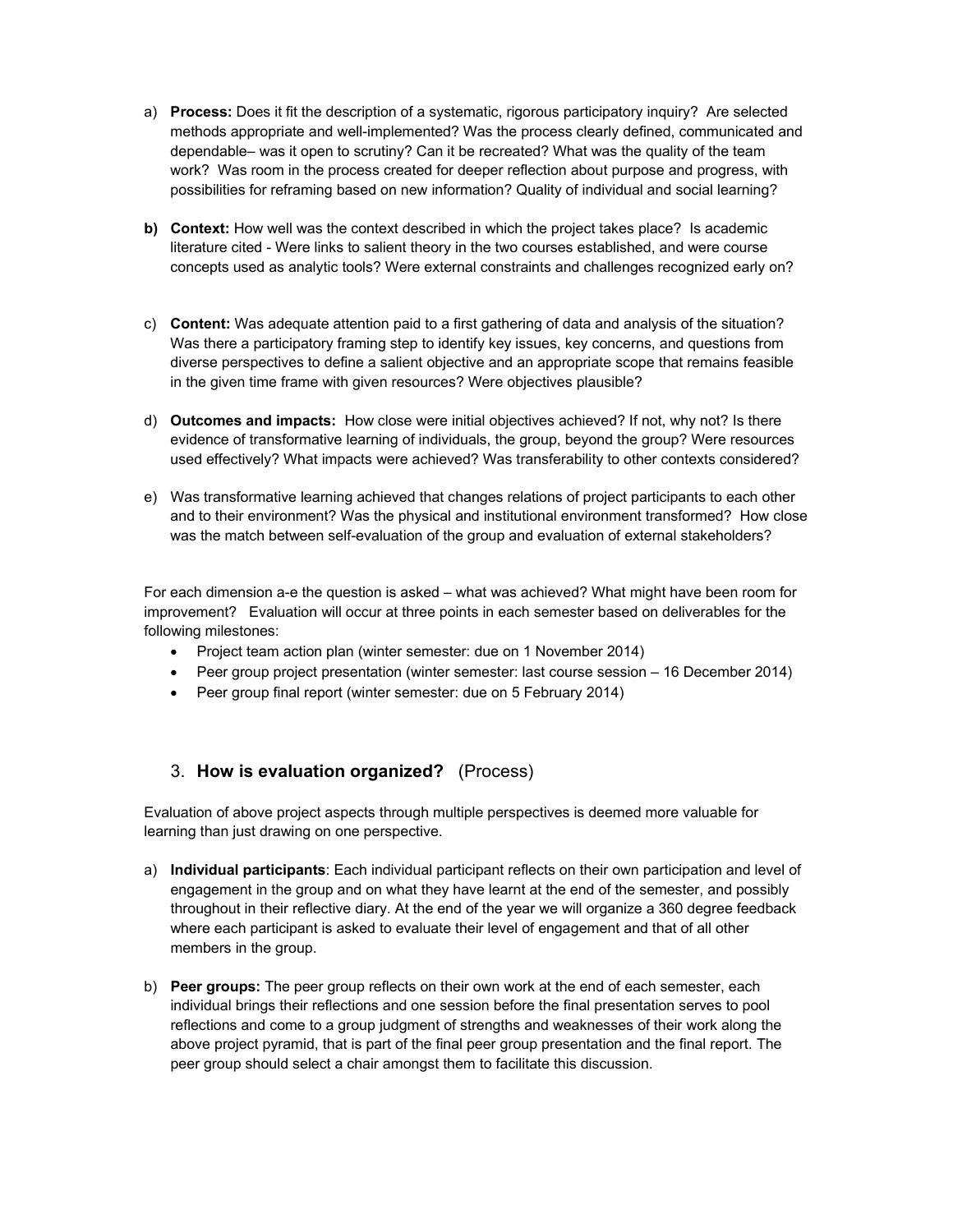c) **Peer project steering group:** The project steering group is composed of all peer group project facilitators in any given academic year, and of other stakeholders in the Certificate who are interested in past, present or future peer group projects. The facilitators evaluate and provide feedback on the action plans. Several members of the steering group will evaluate and provide feedback on the peer group presentations during the course session (see Evaluation Guidance Table in Annex I). It is the responsibility of the peer group to document this feedback and address it in their final reports. The steering group will meet once all final reports for the semester were handed in and evaluates these and develops feedback as a team. On these occasions peer group work for the next semester will be planned.

**E-portfolios:** Next year we will invite participants to develop an E- portfolio (electronic folder or file) where they collect all their written work towards the Certificate, include pictures and/or draw on other creative modes for representation of new impressions, learning, and personal development gained relating to courses and peer group projects. The E-portfolio is topped at the end of the Certificate with an overarching text that provides links to all individual elements of work and provides an overview on personal learning and development in the course of the Certificate, giving some indication of the starting point of the journey and motivations to enroll in the certificate and an outlook on next steps after having completed the Certificate in terms of furthering personal development or career plans. Eportfolios can help to represent personal development pathways from an individual point of view and as such are complementary to group evaluation of problem-based group work and team teaching efforts (Penny-Light et al., 2011).

#### **4. Fostering social learning in Luxembourg**

Apart from participatory processes involving other stakeholders in peer group projects, the Cell for Sustainable development will develop a website with all work that peer groups wish to publish to serve as resource for other groups with overlapping objectives.

The 'peer project steering group' includes stakeholders external to the university who are interested in staging social learning processes in Luxembourg that draw on expertise from practitioners and scientists. These include stakeholders interested in renewable energy cooperatives, social housing cooperatives, micro-finance and social inclusion projects. Through participation of these stakeholders in Luxembourg working themselves to promote social innovation for sustainability, we ensure salient learning and critical judgment on actual impacts and how better to promote societal transformation.

## **5. Key concepts and literature underlying this approach to evaluation for transformative learning**

The fundamental problems of civilization in the 21<sup>st</sup> century are complex, as they involve humanenvironment interactions. Traditional disciplinary fields of science can play only a limited role in resolving the complex problems of environmental sustainability, especially considering the prevailing rift between the natural and the social sciences. **The peer group projects stage** a social learning process relying on participatory inquiry that involves recognition of uncertainty, ignorance, value conflicts and complexity. Social learning can by design occur across levels of social organization including individuals, groups, organizations,

**Peer group work as participatory inquiry for the practice of sustainability science:** Peer group projects offer a co-designed and systematic process of participatory inquiry that engages diverse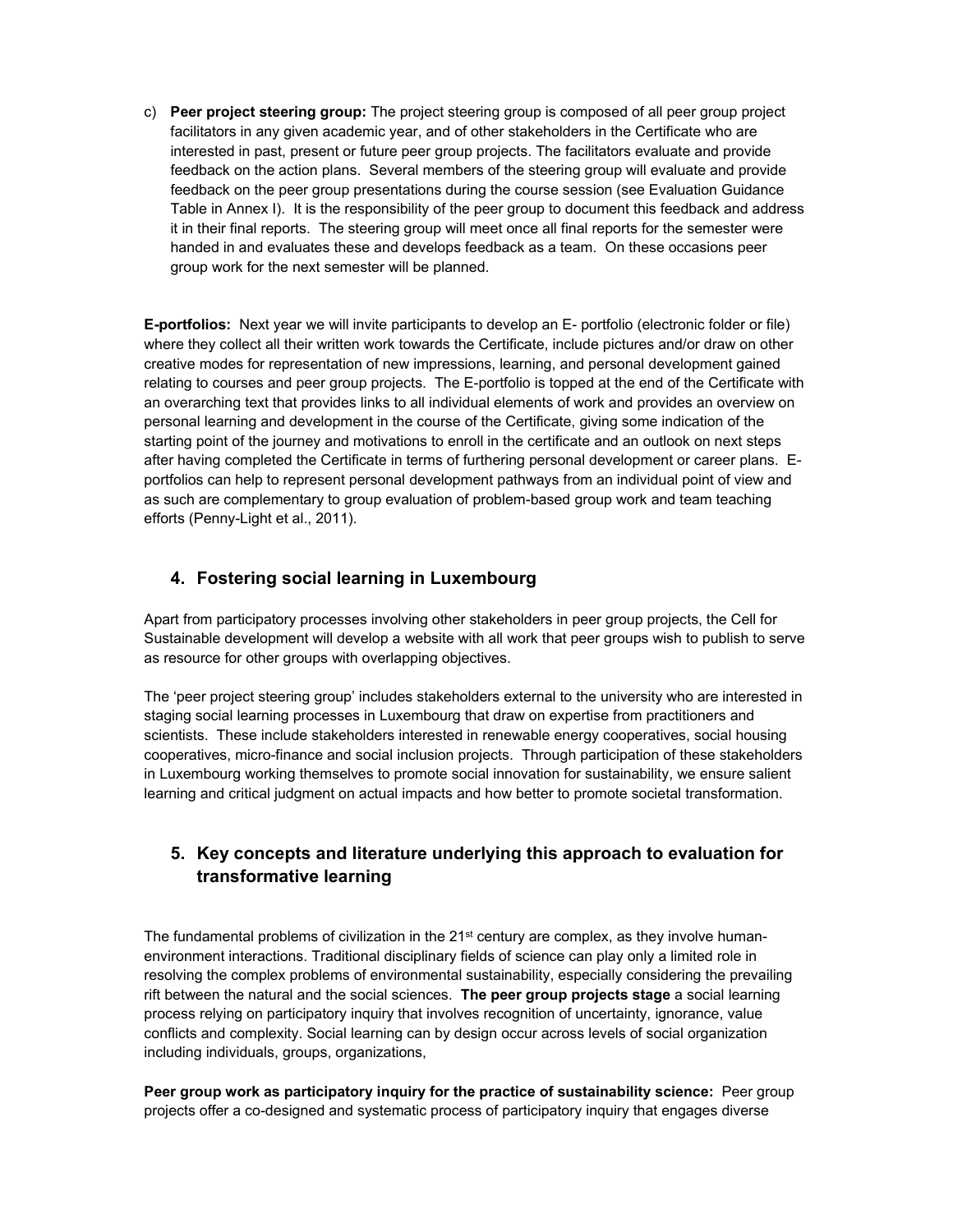perspectives from a wide range of scientific expertise, professions, interests, and experiences in a transformative learning process. The main learning outcome is to produce shared actionable knowledge on complex problems. This collaborative process aims to satisfy emerging requisites to sustainability science by incorporating (1) diversity of theories and methods; (2) recognition of uncertainty, ignorance and humility; (3) co-creation of knowledge and respectful dialogue among participants and (4) self-awareness and reflexivity.

**Transformative learning:** This kind of transformative learning process assumes that knowledge is constructed for action, and that learning can be mediated by practice (Lotz–Sisitka & Raven, 2004). Transformative or 'triple loop' learning for sustainability, engages learners to rethink and act upon how societies and individuals interact with their environments (Seely Brown et al., 1989). Learning is not only based on personal experience in the sense of Kolb (1983), but learners including teachers need to be challenged by the experiences and perceptions of others in a dialectical manner. Transformative learning relies on collective learning in diverse groups, organizations or networks. In order to embrace uncertainty, complexity, and the unknowable we need to draw on plural rationalities and contradictory behavior. Successful learning interventions need to be managed to ensure that experiential situated knowledge from diverse communities of practice is made explicit, communicated and understood by others.

Transformative learning requires the active participation of learners. Learning at any level of social organization (in individuals, groups, societies) results in the acquisition of competences, a gain of knowledge, and lasting changes in prevailing behavior. The fact of knowing more and differently, and mastering knowledge in a different manner leads to a transformation of our relationship to the world and to ourselves (Jaeggi, 2011). In line with Sterling (2004), we consider transformative learning as a life-long iterative process, doors to which may be opened through engagement in projects that integrate education, research and civic engagement (Sterling, 2004; Gough and Scott, 2007). Progress then builds on the evaluation of and passing judgment as individuals and groups on a direction of development. Distinct from evolutionary selection, this process requires critical dialectics, reflection and fundamentally changes its subject.

The learning environment is conceived as an integral part of this learning, as there is intricate interaction and change in the relation between the subject and the context it is embedded in. A recent analysis of the literature on sustainable development in higher education has noted that society requires more diverse spaces and guidance for implementation for such processes (Wals & Blewitt, 2010). Universities have an obvious role to play in addressing this need. As part of the Certificate we have committed to learn towards continued improvement in offering such spaces.

Evaluation of such transformative learning should both serve purposes of informing further learning and accountability (Stringer, 2007; and Guba & Lincoln, 1989).

#### **References**

Gough, S. and Scott, W. (2007). *Higher Education and Sustainable development: Paradox and possibility.* Abingdon: Routledge.

Guba & Lincoln (1989).  $4<sup>th</sup>$  generation evaluation.

Jaeggi, R. (2011). *Kritik von Lebensformen*. Berlin: Suhrkamp.

König, A. and Ravetz, J. (2014). *Sustainability science as social learning: philosophical foundations.* Manuscript in preparation.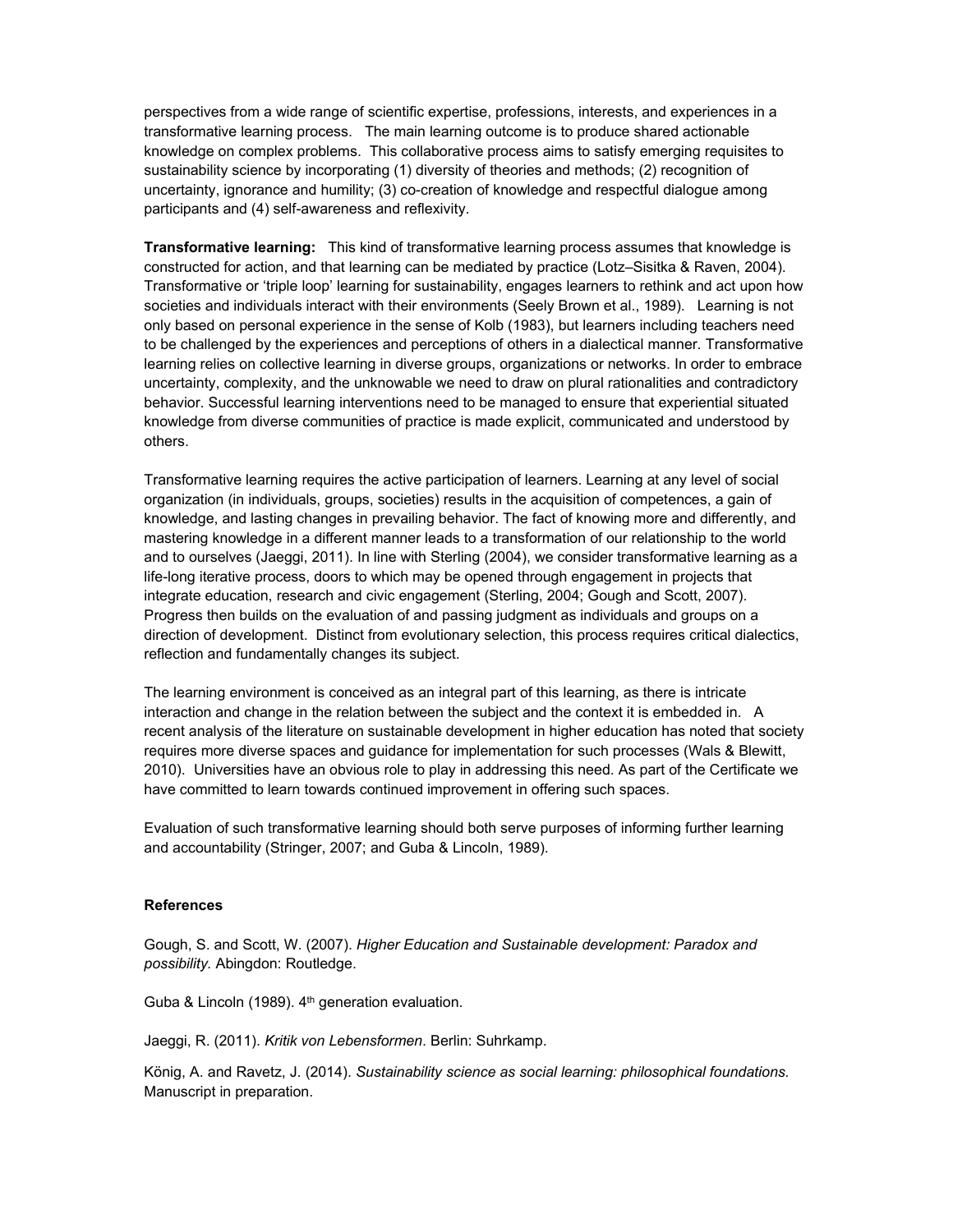Kolb, D. A. (1983). Experiential Learning: Experience as the Source of Learning and Development. Prentice Hall.

Lave, J. and Wenger, E. (1991). *Situated learning: Legitimate peripheral learning*. Cambridge: Cambridge University Press.

Lotz-Sisitka, H. and Raven, G. (2004). Learning through cases: adopting a nested approach to casestudy work in the Gold-Fields participatory course initative. *Environmental Edcuation Research* **10** (1), 67-87.

Penny-Light, T. Chen, H. and Ittelson, J. (2011). *Documenting learning with e-portfolios*. San Francisco, CA: Jossey-Bass.

Seely Brown, J., Collins, A. and Duguid, P. (1989). Situated cognition and the culture of learning. *Educational Researcher* **18** (1), 32-42.

Sterling, S. (2004). 'Higher Education, sustainability and the role of systemic learning' in Corcoran, P.B. and Wals, A.E.J. (eds) *Higher education and the challenge of sustainability: Problematics, promise and practice*, Dorderecht: Kluwer Academic Publishers, pp. 47-70.

Wals, A. E. and Blewitt, J. (2010). Third-wave sustainability in higher education: Some (inter)national trends and developments, in Jones, P., Selby, D., Sterling, S. (eds) *Sustainability Education: Perspectives and practice across higher education*, London: Earthscan, pp. 55-75.